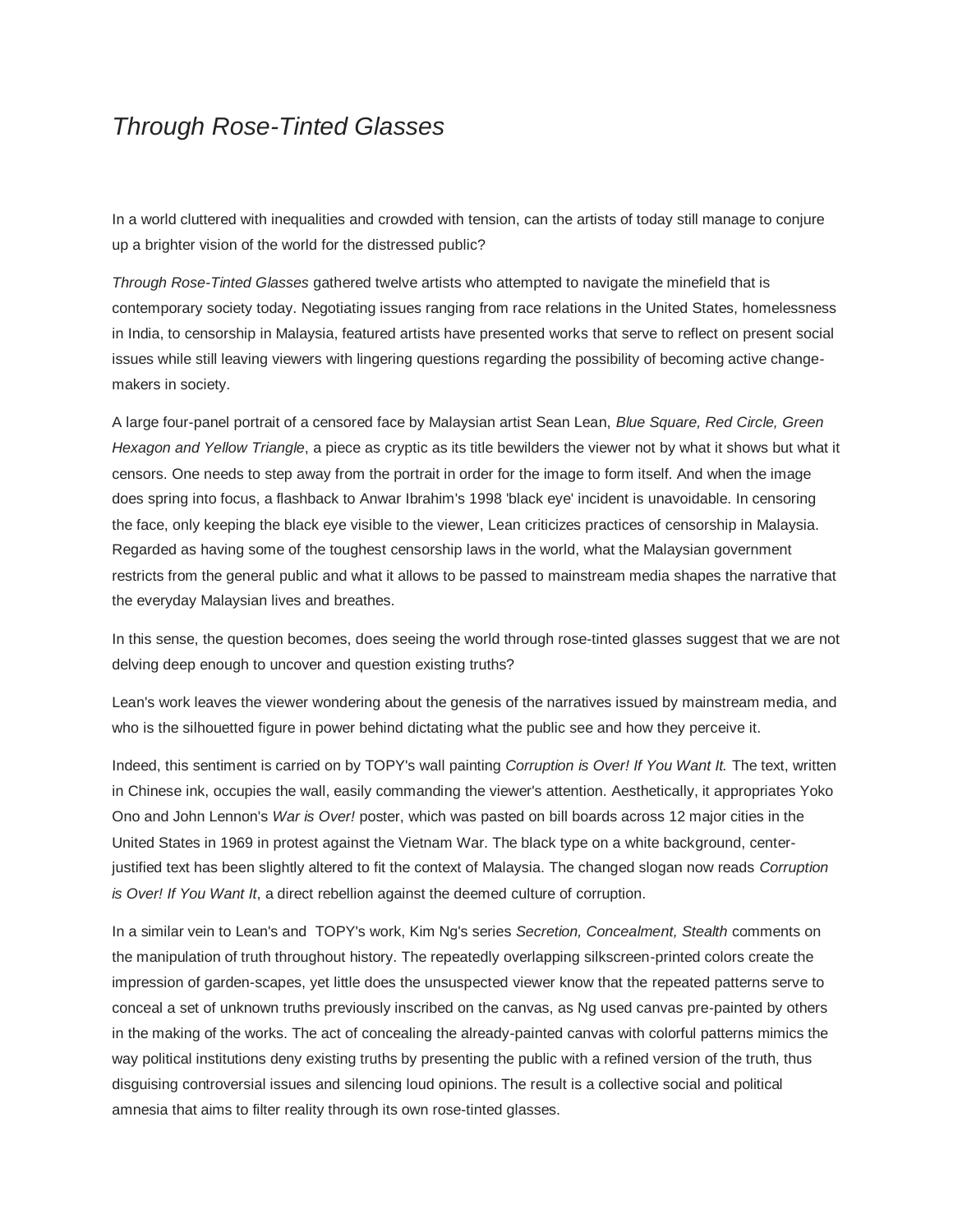Like Lean, Ng further challenges the authenticity of existing social and political institutions, pushing the viewer to look beyond the constructed image during the process.

In contrast to Lean and Ng, Ruzzeki Harris does not shy away from directly addressing the failure of authority to retain transparency with its citizens. In *Malodorous*, Ruzzeki depicts a barrister wig overlaid with text of the word 'Malodorous'. The barrister wig, a clear reference to law and power, is depicted in the process of deterioration, as highlighted by the blotches of paint and the recurrent presence of flies. It is through the powerful combination of text and symbol that Ruzzeki criticizes how powerful individuals abuse their power to serve the needs of the elite. The artist's comment on the malodorous odor of rotting power echoes TOPY's statement, warning that a society whose corruption has infiltrated its very foundations is analogous to a cadaver attracting flies.

Shifting the focus from institutional power to the one inherent in each individual in society, Cheng Yen Pheng's organic work *Untitled* highlights individual's efforts in combating corruption. Outlines of individuals coming together as groups are depicted through sketches and stitches on rice paper as they join effort to pull against the 'lalang', the long coarse grass symbolizing outdated traditions and modes of thinking. "Do you think it is possible for communities to weed off this deeply rooted lalang?" asks the artist. The tactile visual nature of the work, as one visitor noted, tempts the viewer to pull at the lalang. Indeed, one would hope that it also leaves the viewer thinking about the power within the grasp of individuals and how they are as much responsible for the betterment of society as institutional systems of power are.

Following Cheng, Yim Yen Sum extends the dialogue of the exhibition and looks at how systems of power have shaped the relationship between individuals and the city. *What Are you Looking At?* is a series the depicts portraits of homeless people in India. Being the ghosts of the city, the homeless people float around unacknowledged, neither by the government nor by the people who walk the streets everyday. Yim attempts to shed light on the fragile relationship between homelessness and the city through her unique choice of materials and technique. The portraits, a young child, an old woman wearing a sari, and two sisters, are crafted using embroidery on gauze, a material commonly used to treat injuries. In the context of the work, the delicate act of embroidering and the use of gauze, a symbol of self-healing, reveal the degree of care required to heal the injured relationship between the city and its most fragile group of people, the homeless.

Another artist who examines the relationship between people and people in a country is Anurendera Jegadeva. *Black Princess* and *White Prince* is Jegadeva's attempt of a candid portrait of the current racial tension in the United States. The viewer need not look further from the landscape behind each figure to note of the stark contrast between their daily lives. Whereas *White Prince* exists in a calm setting, *Black Princess* sees the arrival of thunderous clouds, an inauspicious presence that speaks of the challenges and inequalities faced by Black Americans in the United States. Each portrait is framed by a string of words that is oddly incompatible with the figure depicted. For example, in *White Prince*, the canvas is framed with the Democratic party's blue color and a slogan that reads 'Black Lives Matter', which is associated with the activist movement BLM that originated in the African-American community with the aim of combating the violence and systematic racism directed towards black people. In *Black Princess*, the Republican party's red color and Donald Trump's 2016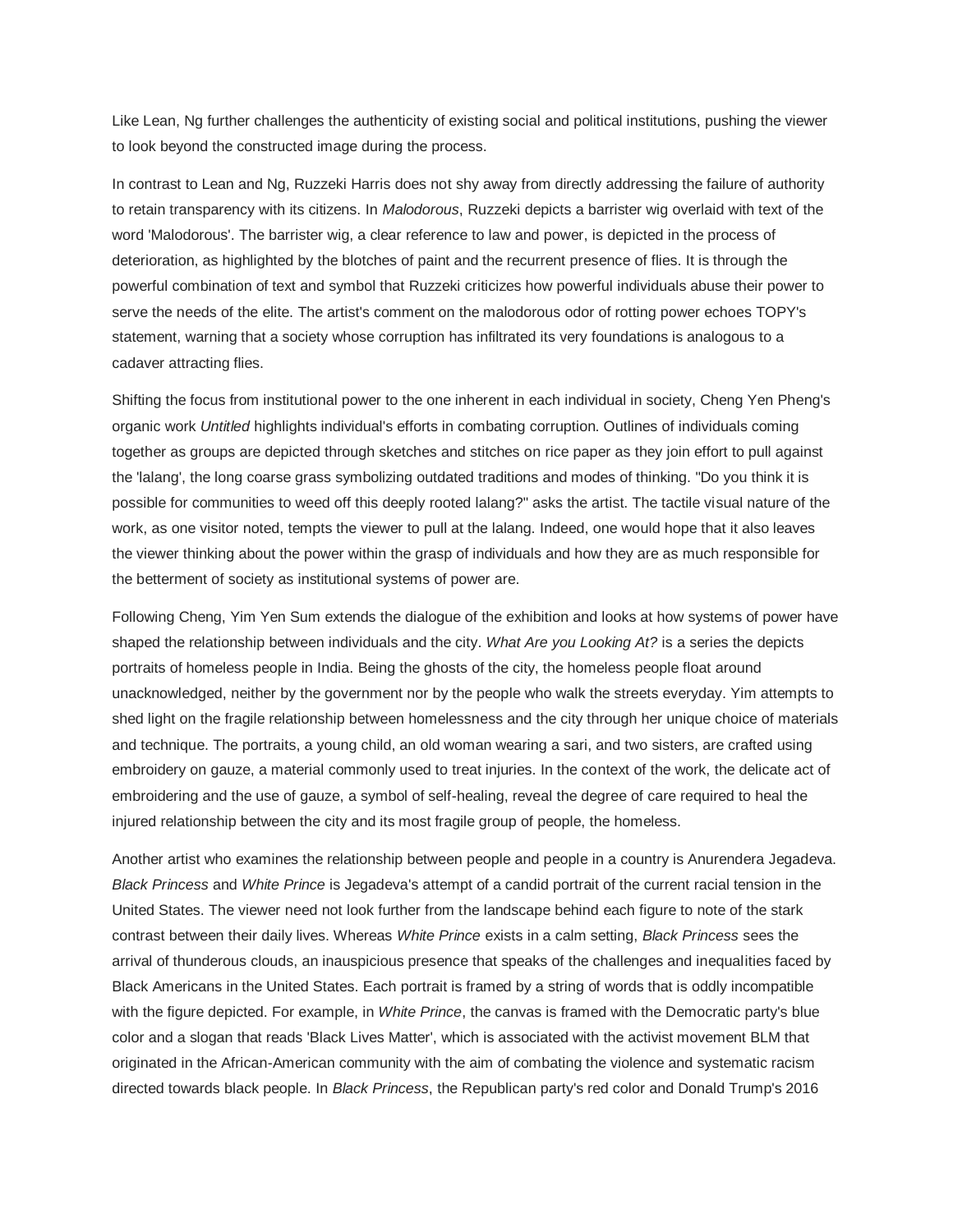presidential campaign slogan 'Make America Great' frames the canvas. In mismatching the figures with their opposite campaigns, Jegadeva aims to burst the separate bubbles in which each race individually exists in. Yet, as evident in the distant gaze of the black woman, seeing the privileged side is sometimes a difficult chore for the imagination to carry.

For Diana Lui, Cheong Kiet Cheng, and Annabelle Ng looking at the world through rose-tinted glasses requires introspection. To Lui, this came in the form of a personal journey to Egypt, a country which resonated with the artist spiritually. Overcome with a sudden feeling of deja vu while walking along the River Nile, Lui was led to reflect on and re-evaluate both her identity as a woman and her role in society. The life-size photogram, *Aum #3*, is the outcome of her emotional journey. Interestingly, the creative process behind the work was in and of itself an intuitive performance in the dark that gave the artist the freedom to physically and emotionally navigate her identity. The outcome resembles the tree of life, with the artist's silhouette being surrounded by sand and sunflower seeds collected from Egypt and various other seeds from the rain forest of Taman Negara, Malaysia, which upon closer inspection appear to resemble the shape of an embryo. In *Aum #3*, Lui asserts that is through disconnecting from the world and reconnecting with our inner selves that we can start to become better individuals.

*Notation II, III, IV* by Annabelle Ng delves deeper into the abstract, but echoes a similar sentiment. Through mapping, recording and tracing time as it passes, Annabelle poetically reflects on the fluid nature of memories and the way their meaning is shaped and reshaped through time. Past memories shape one's perspective and view of the future, but the present time also alters one's perception of past memories. Ng pushes the viewer to reflect on the nuances of past memories and analyse how they have influenced one's present mindset current outlook on life.

Continuing the theme of introspection and mediating on one's personal life, *Johnny Johnny Yes Papa* is Cheong Kiet Cheng's own reflection on family life and the nature of the relationships contained within. Life is about how to live with "friction and not suffocate in the undercurrent" Cheong asserts. The painting is imbued with surrealist symbols, most predominantly being the eyes, which to Cheong refer to visibility and the everchanging perspectives from which she looks at the world.

It is through looking at the world from different perspectives and point of views, reiterates Chin Kong Yee, that allows one to birth ingenious solutions for issues at hand. In *Maze*, Chin depicts a scene inside the station of the metro in the city of Berlin. For the artist, whose work is wrapped in perspective, nothing is every stagnant images change and evolve as you look at them. Indeed, this is reflected in his unique artistic style, labeled "Actuality Accorded Painting", which he uses to capture the world through a fish-eye lens, merging space and time into one instant, and evoking a sense of surrealism in the process. But what catches the viewer's attention beyond the places depicted is how each painting could be displayed in multiple arrangements, regardless of whether it is flipped vertically and horizontally. Through fluid arrangements, the gallery appears to be an extension of the space depicted in the works, and the observer becomes an essential, additional element in the work.